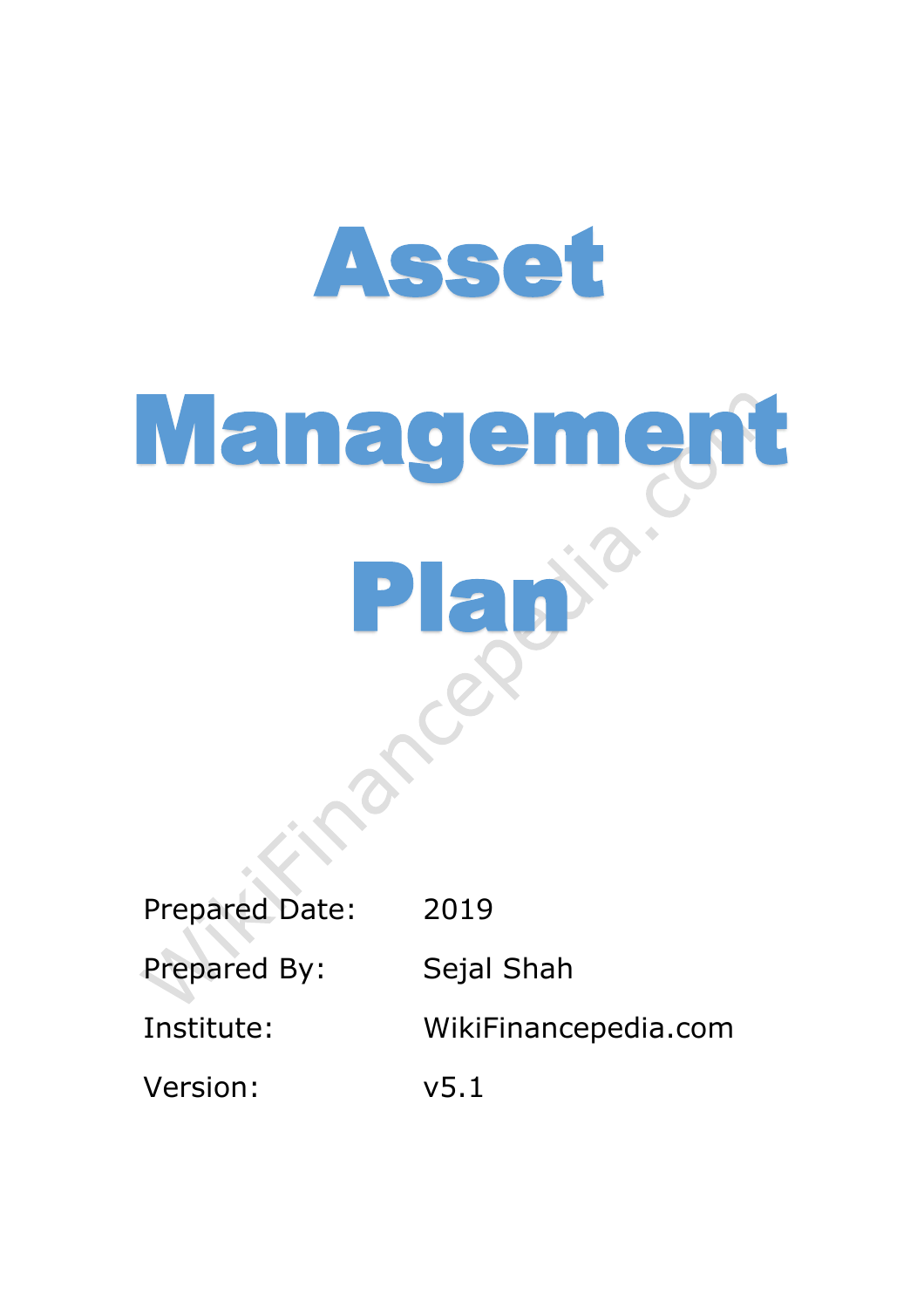### **TABLE OF CONTENTS**

| $\mathbf{1}$ |                                                                       |
|--------------|-----------------------------------------------------------------------|
| 1.1          |                                                                       |
| 1.2          |                                                                       |
| 1.3          |                                                                       |
| 1.4          |                                                                       |
| 1.5          |                                                                       |
| 1.6          |                                                                       |
| 1.7          |                                                                       |
| 2            |                                                                       |
| 2.1          |                                                                       |
| 2.2          |                                                                       |
| 2.3          | Impact of Changes in the Demand and Supply of Educational Services  5 |
| 2.4          |                                                                       |
| 2.5          |                                                                       |
| 2.6          |                                                                       |
| 3            |                                                                       |
| 3.1          | Overview                                                              |
| 3.2          |                                                                       |
| 3.3          |                                                                       |
| 3.4          |                                                                       |
| 3.5          |                                                                       |
| 4            |                                                                       |
| 4.1          |                                                                       |
| 4.2          |                                                                       |
| 4.3          |                                                                       |
| 4.4          |                                                                       |
| 4.5          |                                                                       |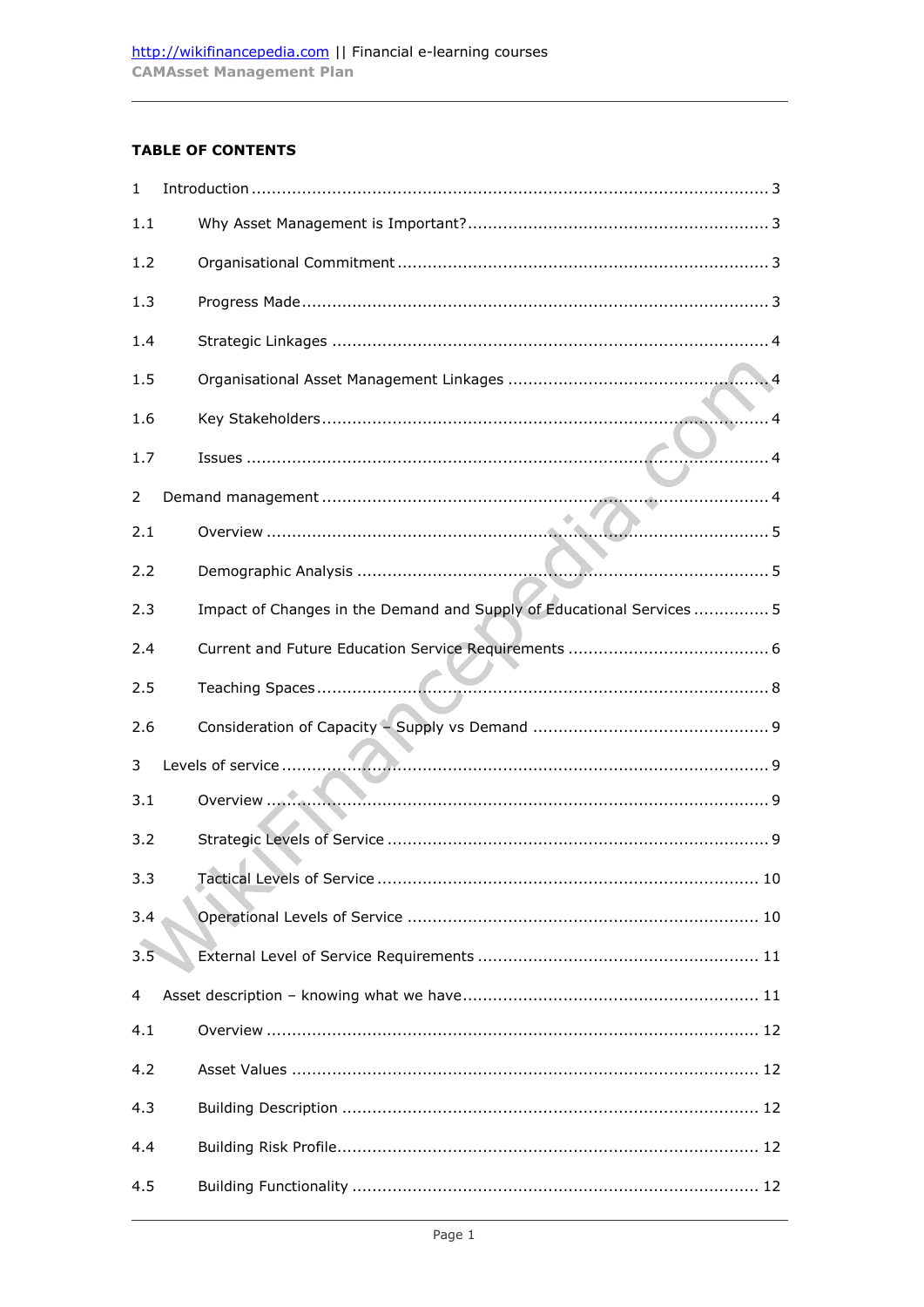## http://wikifinancepedia.com || Financial e-learning courses **CAMAsset Management Plan**

| 4.6 |                                   |
|-----|-----------------------------------|
| 4.7 |                                   |
| 4.8 |                                   |
| 5   |                                   |
| 5.1 |                                   |
| 5.2 |                                   |
| 5.3 |                                   |
| 5.4 |                                   |
| 6   |                                   |
| 6.1 |                                   |
| 6.2 |                                   |
| 6.3 |                                   |
| 6.4 |                                   |
| 6.5 |                                   |
| 7   | <b>Contract Contract Contract</b> |
| 7.1 |                                   |
| 7.2 |                                   |
| 7.3 |                                   |
| 7.4 |                                   |
|     |                                   |
| 7.5 |                                   |
| 7.6 |                                   |
| 8   |                                   |
| 9   |                                   |
| 9.1 |                                   |
| 9.2 |                                   |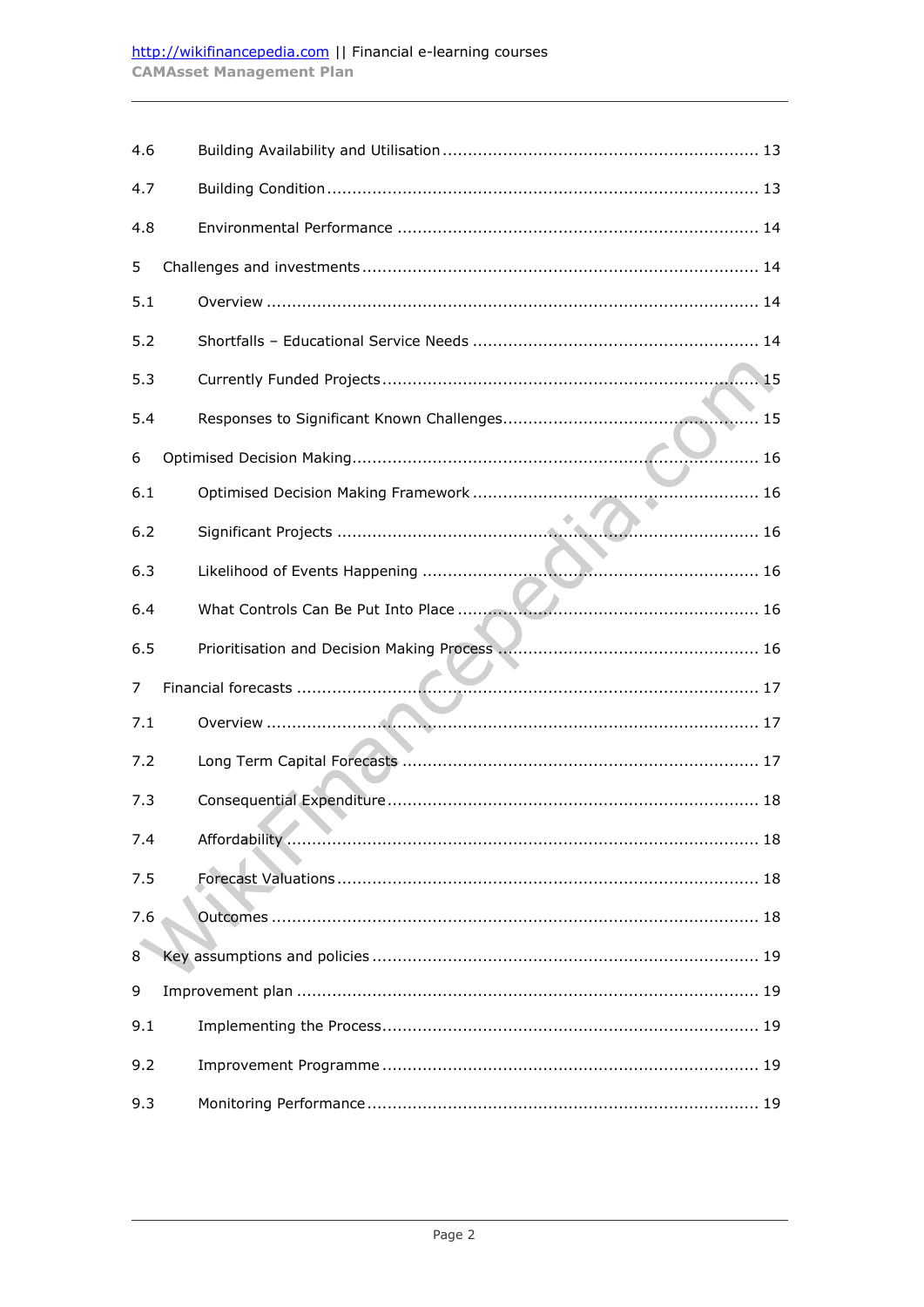## <span id="page-3-0"></span>**1 INTRODUCTION**

The Introduction section describes the purpose, background, and structure of the Asset Management Plan. It explains the importance of asset management, the level of organisational commitment, and progress made to improve the quality of the information. It also summarises the key linkages with strategic and other asset planning documents, and the main issues.

### <span id="page-3-1"></span>**1.1 Why Asset Management is Important?**

The tertiary education sector currently manages in excess of \$7 billion of public capital assets. It provides a unique service and requires capital assets that support excellent educational outcomes, including facilities, base infrastructure and specialist teaching equipment. The effective management of assets is therefore an essential business process, providing the opportunity for organisational efficiencies, improved asset utilisation, reduced operating costs, more effective use of capital.

An Asset Management Plan (AMP) is a key part of the asset management process. It provides a description of the overall system components, and summarises key asset and planning information at a single point in time. Its primary purpose is to identify the financial consequences of delivering education services through physical assets, describing:

- the importance of physical assets to delivering organisational objectives and outcomes;
- the quality of existing physical assets in terms of condition and asset performance;
- the assets needed to meet or sustain current levels of service, and to address current and future shortfalls;
- the feasible asset and non-asset solutions to address identified shortfalls; and
- the level of organisational commitment and planned improvements.

### <span id="page-3-2"></span>**1.2 Organisational Commitment**

- Describe the Council involvement in capital asset management and the associated reporting requirements.
- Identify the primary management positions with specific capital asset management responsibilities, including the CAM 'champion'.
- Identify the members of the Asset Management Steering Group and describe its activities and links with other management groups.

### <span id="page-3-3"></span>**1.3 Progress Made**

- Briefly document the history of asset management planning for the organisation and service.
- Shows evidence that progress is being made and the organisation is committed to implementing asset management planning as a 'business as usual' process.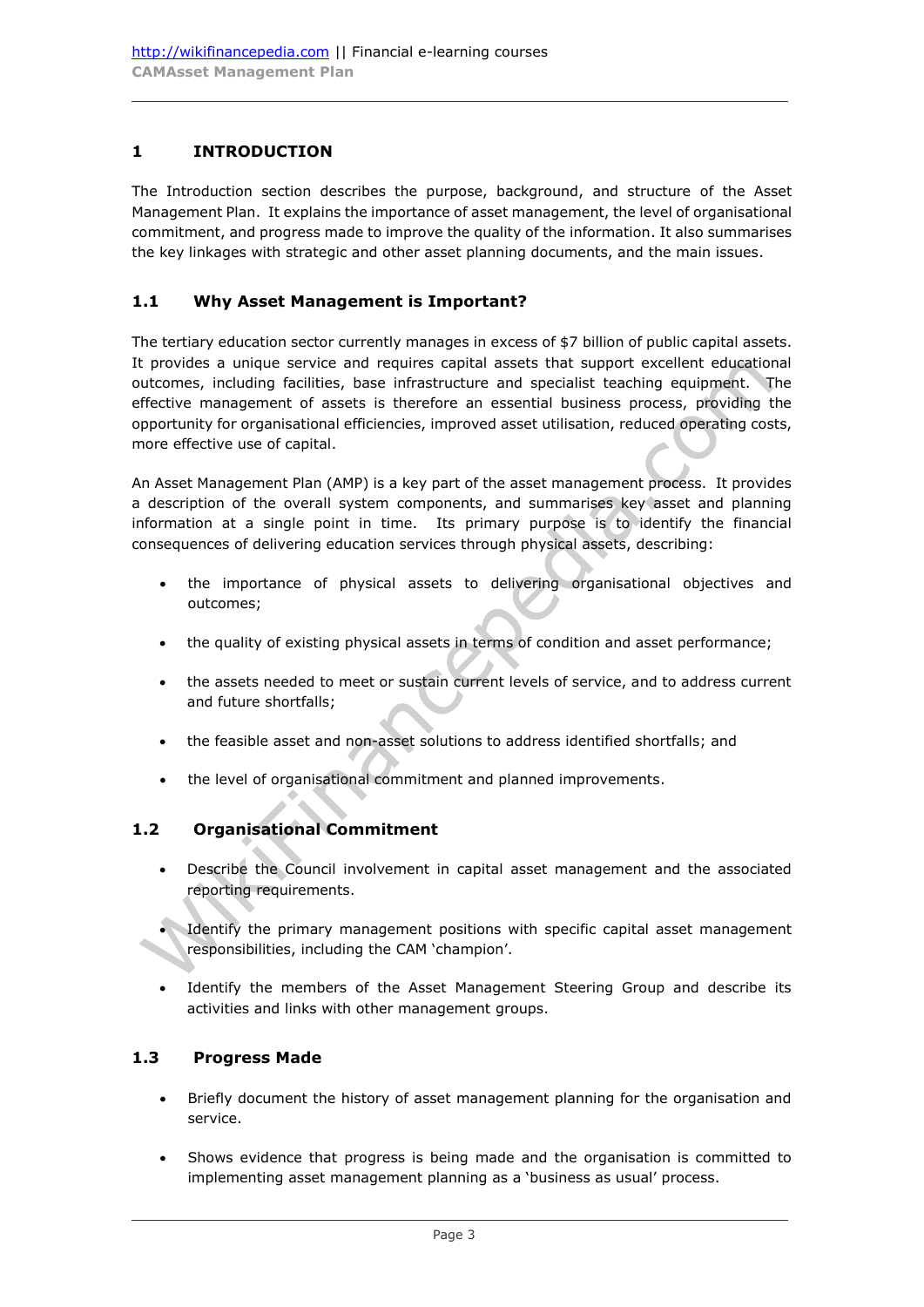# <span id="page-4-0"></span>**1.4 Strategic Linkages**

- Briefly describe direction from the following perspectives:
	- o Organisation vision and objectives
	- $\circ$  Service planning, i.e. strategic direction for the service being delivered
	- o Investment Plan
	- o Annual or business plans
	- o Key planning assumptions and constraints
- Linkages between Asset Plans within the organisation
- Linkages between Asset Plans on a regional and national perspective
- Linkages with community, government and industry

## <span id="page-4-1"></span>**1.5 Organisational Asset Management Linkages**

Describe the linkages with other organisational asset management plans and documents. Ideally each faculty/school should develop its own AMP (nominally called a Faculty AMP, or FAMP), which should inform Supporting Asset Plans to provide an integrated view of capital asset requirements. The FAMP should record the assets and associated requirements for each faculty or school, and the Supporting Asset Plans should use the outputs to provide a holistic view of the ITP in a Summary level AMP as illustrated in the following figure.

### <span id="page-4-2"></span>**1.6 Key Stakeholders**

List the stakeholders in the Asset Plan and summarise their interest and requirements – only those that have been involved in its development.



# <span id="page-4-3"></span>**1.7 Issues**

List of the key issues that are being addressed through the planning process, e.g. shortage of teaching space, suitability of teaching space, aging buildings, obsolete equipment, changing industry demand, changing teaching methods, etc.

### <span id="page-4-4"></span>**2 DEMAND MANAGEMENT**

(Drawn from the Service Justification for Capital Investment template)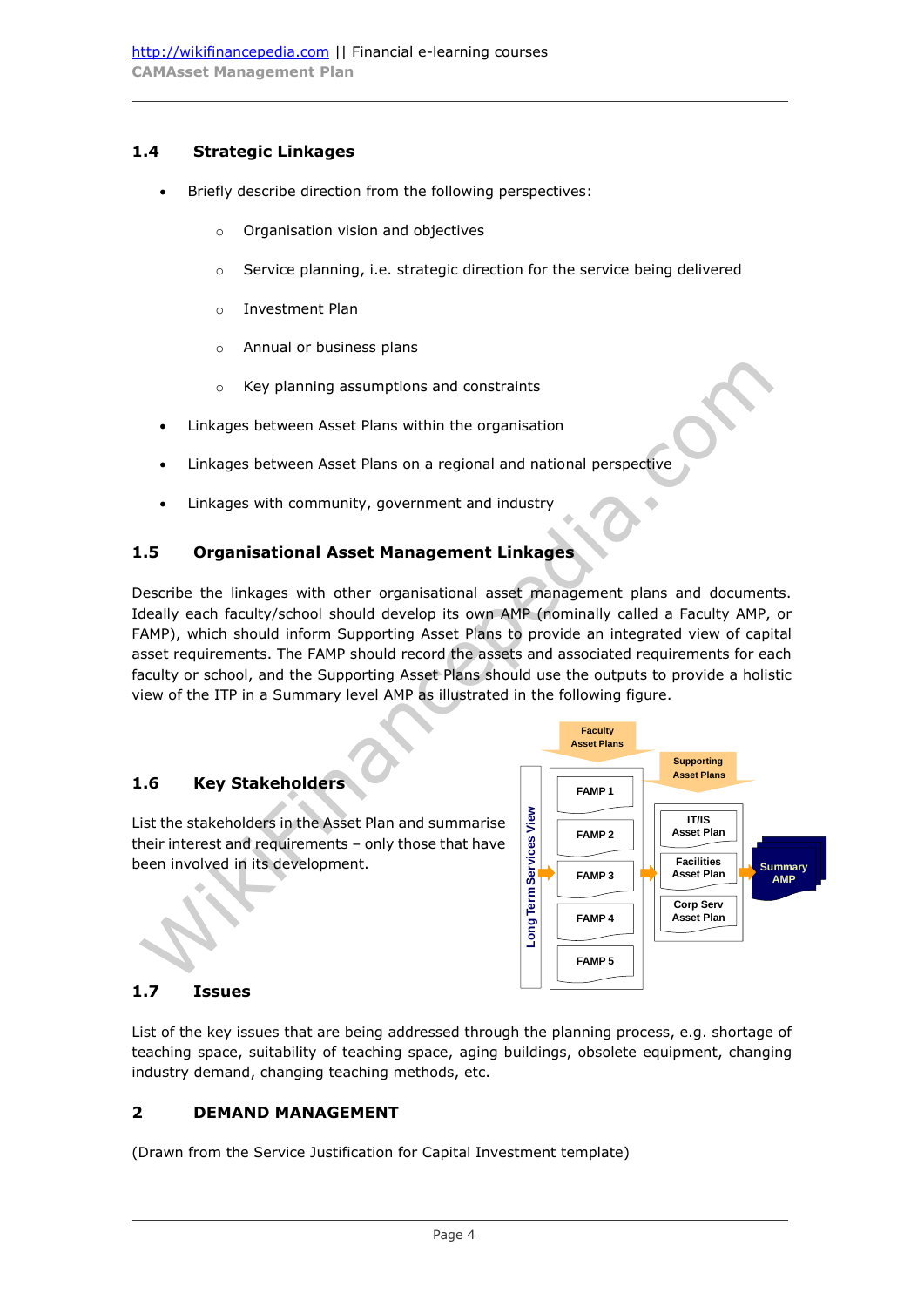The Demand Management section reflects the changes in demand over time and provides a statement of demand so that demand management strategies can be developed. It considers how growth will be managed including discussions on demand drivers and impact on faculty requirements.

# <span id="page-5-0"></span>**2.1 Overview**

Half page summary of the following sections.

## <span id="page-5-1"></span>**2.2 Demographic Analysis**

Describe the possible changes in the demographics and how these changes may result in differences in the type and volumes of services provided.

|              | <b>Population numbers</b> |                  |                 |                 |                                        |  |  |  |  |  |
|--------------|---------------------------|------------------|-----------------|-----------------|----------------------------------------|--|--|--|--|--|
| Age<br>Range | <b>Current</b><br>year    | 20011 to<br>2015 | 2016 to<br>2020 | 2021 to<br>2030 | $%$ of<br>increase<br>over 20<br>years |  |  |  |  |  |
| $15 - 25$    |                           |                  |                 |                 |                                        |  |  |  |  |  |
| $26 - 39$    |                           |                  |                 |                 |                                        |  |  |  |  |  |
| $40 - 64$    |                           |                  |                 |                 |                                        |  |  |  |  |  |
| 65-84        |                           |                  |                 |                 |                                        |  |  |  |  |  |
| $85+$        |                           |                  |                 |                 |                                        |  |  |  |  |  |
| <b>Total</b> |                           |                  |                 |                 |                                        |  |  |  |  |  |

Ageing - What are the likely population changes projected over the next 20 years?

- Demographic changes: Describe any other significant demographic changes expected within next 5, 10 and 20 years. These changes are likely to have an impact on the services that will be delivered in the future, i.e. changes in ethnicity, migration trends and immigration trends into the region. Consider international students.
- Demographic changes in next 5 years
- Demographic changes in next 10 years
- Demographic changes in next 20 years

# <span id="page-5-2"></span>**2.3 Impact of Changes in the Demand and Supply of Educational Services**

What learning changes would you expect within the next 5, 10, and 20 years? Consider the following:

- Factors affecting demand:
	- o Demographics
	- o International students
	- o Changes in mix of qualifications
	- o Changes in access
	- o Changes in fees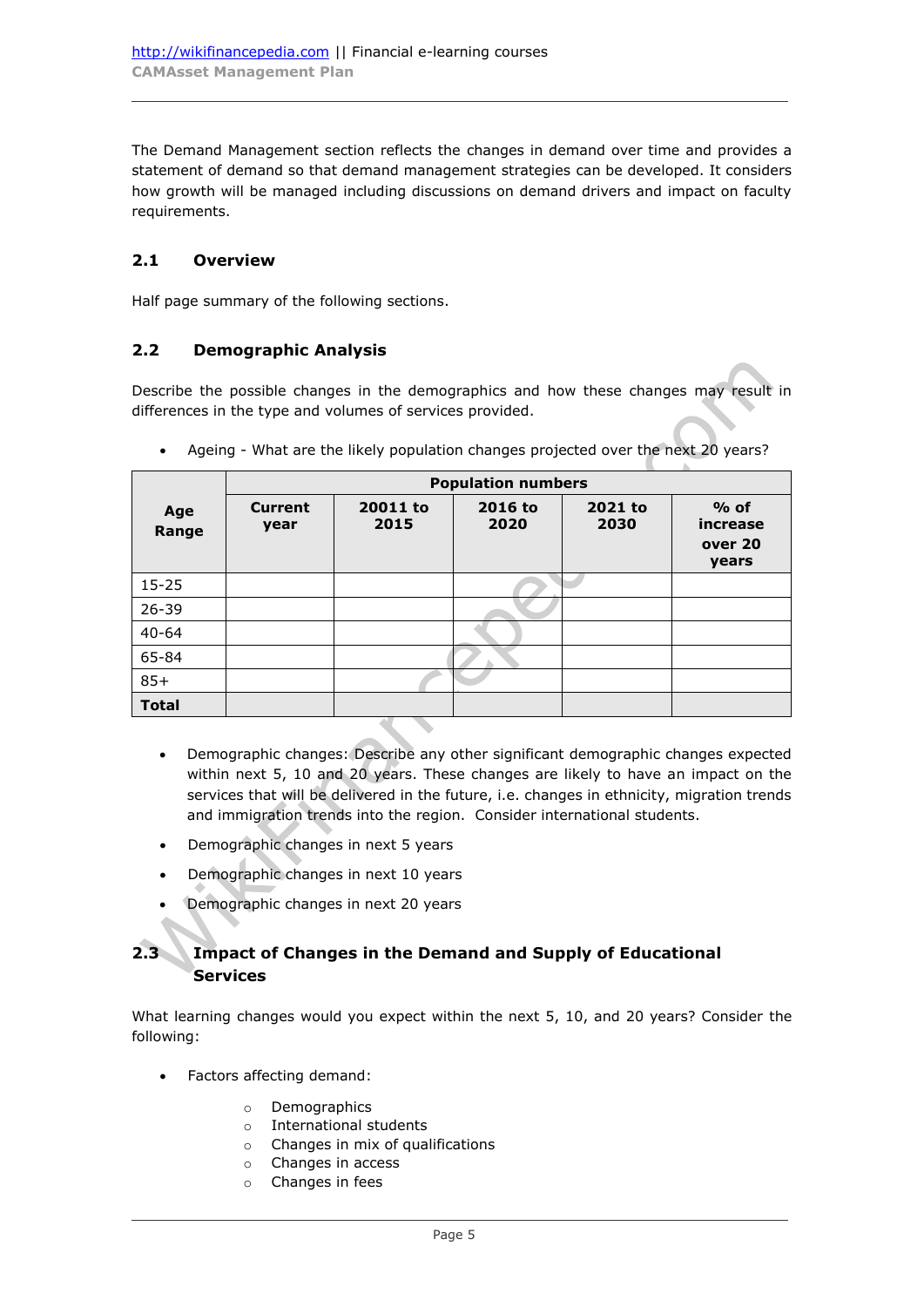- Factors affecting supply:
	- o New technology
	- o New learning delivery models
	- o Needs of modern learning environment
	- o Changes in workforce availability
	- o Changes in workforce roles
	- o Changes in location/setting of learning delivery
	- o Changes in information and communication technologies

What is the impact of those changes on your asset base? What asset impact might there be for adjacent and other network providers?

Changes in next 5 years:

| <b>Learning Changes</b> | Asset related impact of changes |
|-------------------------|---------------------------------|
|                         |                                 |
|                         |                                 |
|                         |                                 |
|                         |                                 |
|                         |                                 |
|                         |                                 |

• Changes in next 10 years:

| <b>Learning Changes</b> | Asset related impact of changes |
|-------------------------|---------------------------------|
|                         |                                 |
|                         |                                 |
|                         |                                 |
|                         |                                 |
|                         |                                 |
|                         |                                 |

Changes in next 20 years:

|  | <b>Learning Changes</b> | Asset related impact of changes |
|--|-------------------------|---------------------------------|
|  |                         |                                 |
|  |                         |                                 |
|  |                         |                                 |
|  |                         |                                 |
|  |                         |                                 |

### <span id="page-6-0"></span>**2.4 Current and Future Education Service Requirements**

#### **2.4.1 Overview**

Provide a summary table of the requirements that will drive future investments. The following sections provide guidance for the tertiary education sector.

#### **2.4.2 EFTS Delivery mode**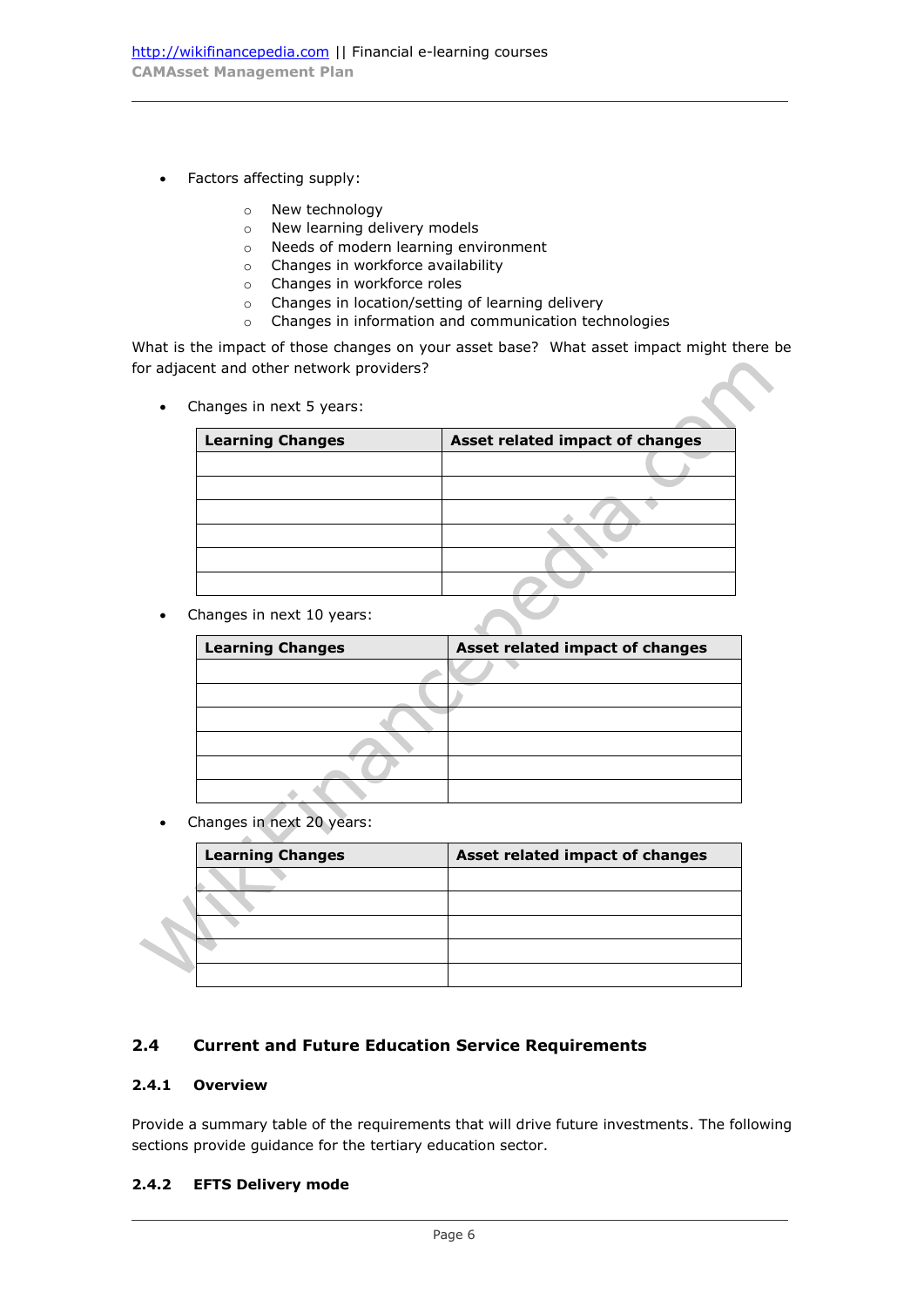Number of EFTS per each delivery mode:

| <b>EFTS Delivery Mode</b>           | 2010 | 2011 to<br>2015 | 2016 to<br>2020 | 2021 to<br>2025 | % Incr.<br>over 20<br>years |
|-------------------------------------|------|-----------------|-----------------|-----------------|-----------------------------|
| Direct/Intramural                   |      |                 |                 |                 |                             |
| Extramural                          |      |                 |                 |                 |                             |
| Mixed Mode / Remote                 |      |                 |                 |                 |                             |
| External Providers, i.e. other ITPs |      |                 |                 |                 |                             |
| $\cdots$                            |      |                 |                 |                 |                             |
| <b>Total</b>                        |      |                 |                 |                 |                             |

#### **2.4.3 Student volumes**

Number of EFTS per specialty:

| <b>Specialty</b>             | 2010 | 2011 to<br>2015 | 2016 to<br>2020 | 2021 to<br>2025 | % Incr.<br>over 20<br>years |
|------------------------------|------|-----------------|-----------------|-----------------|-----------------------------|
| Science                      |      |                 |                 |                 |                             |
| Engineering                  |      |                 |                 |                 |                             |
| <b>Environmental Studies</b> |      |                 |                 |                 |                             |
| <b>Health Service</b>        |      |                 |                 |                 |                             |
| <b>Computer Sciences</b>     |      |                 |                 |                 |                             |
| Arts                         |      |                 |                 |                 |                             |
| Education                    |      |                 |                 |                 |                             |
| <b>Business</b>              |      |                 |                 |                 |                             |
| $\cdots$                     |      |                 |                 |                 |                             |
| <b>Total</b>                 |      |                 |                 |                 |                             |

## **2.4.4 Qualification Programmes**

 $\mathcal{L}$ 

Government priorities for improved performance in the ITP sector are to increase provision of qualification programmes at level 4 and above, and to increase course and qualification completion rates, especially for students under 25 years old.

| <b>Qualification Level</b>    | 2010 | 2011 to<br>2015 | 2016 to<br>2020 | 2021 to<br>2025 | $%$ Incr.<br>over 20<br>years |
|-------------------------------|------|-----------------|-----------------|-----------------|-------------------------------|
| Level 1 - 4 Certificates      |      |                 |                 |                 |                               |
| Level 5 - 7 Diplomas          |      |                 |                 |                 |                               |
| Degrees and Graduate diplomas |      |                 |                 |                 |                               |
| Masters Degrees               |      |                 |                 |                 |                               |
| $\cdots$                      |      |                 |                 |                 |                               |
| <b>Total</b>                  |      |                 |                 |                 |                               |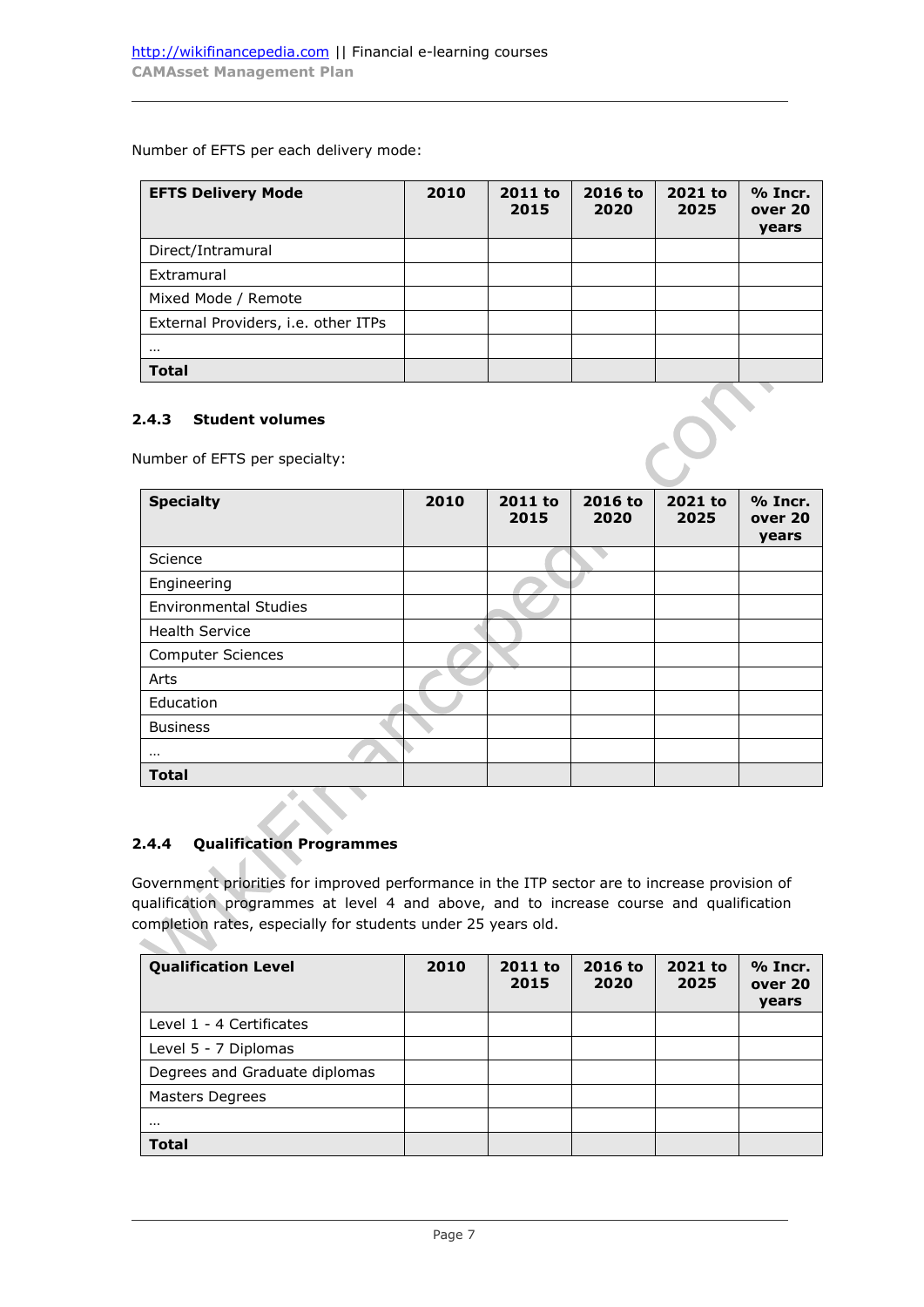# <span id="page-8-0"></span>**2.5 Teaching Spaces**

#### <span id="page-8-1"></span>**2.5.1 Existing Teaching Capacity**

Summarise the capacity of existing teaching spaces and average utilisation.

| <b>Teaching Space Type</b>                                  |                                                          | <b>Gross</b><br><b>Floor</b><br>Area<br>(m <sup>2</sup> ) | <b>Usable</b><br><b>Floor</b><br>Area<br>(m <sup>2</sup> ) | <b>Total</b><br><b>Avail</b><br><b>Teach</b><br><b>Space</b><br>(m <sup>2</sup> ) | Freq.<br>Used %<br>(Hrs In<br>Use/Total<br>Avail Hrs) | Capacity<br>(No of<br>Seats) | <b>Occupan</b><br><b>Cy</b><br>(Seats<br>Occupied<br>/No Seats<br>Avail) % | <b>Utilisatn</b><br>$\frac{0}{0}$<br>(Freq x<br>Occ.) |
|-------------------------------------------------------------|----------------------------------------------------------|-----------------------------------------------------------|------------------------------------------------------------|-----------------------------------------------------------------------------------|-------------------------------------------------------|------------------------------|----------------------------------------------------------------------------|-------------------------------------------------------|
|                                                             | Lecture<br>Theatre/Classroom                             |                                                           |                                                            |                                                                                   |                                                       |                              |                                                                            | 0%                                                    |
|                                                             | Lecture<br>Theatre/Classroom                             |                                                           |                                                            |                                                                                   |                                                       |                              |                                                                            | 0%                                                    |
| Facilities                                                  | Lecture<br>Theatre/Classroom                             |                                                           |                                                            |                                                                                   |                                                       |                              |                                                                            | 0%                                                    |
| General Teaching                                            | Lecture<br>Theatre/Classroom                             |                                                           |                                                            |                                                                                   |                                                       |                              |                                                                            | 0%                                                    |
|                                                             | Lecture<br>Theatre/Classroom                             |                                                           |                                                            |                                                                                   |                                                       |                              |                                                                            | 0%                                                    |
|                                                             | Lab Space - Wet Lab<br>(e.g. Chemistry)                  |                                                           |                                                            |                                                                                   |                                                       |                              |                                                                            | 0%                                                    |
|                                                             | Lab Space - Dry Lab<br>(e.g. Physics)                    |                                                           |                                                            |                                                                                   |                                                       |                              |                                                                            | 0%                                                    |
| <b>Special Teaching</b>                                     | Lab Space - Heavy<br>Machinery                           |                                                           |                                                            |                                                                                   |                                                       |                              |                                                                            | 0%                                                    |
| Spaces                                                      | Sport Science Lab -<br>Gymnasium                         |                                                           |                                                            |                                                                                   |                                                       |                              |                                                                            | 0%                                                    |
|                                                             | General Computer<br>Lab                                  |                                                           |                                                            |                                                                                   |                                                       |                              |                                                                            | $0\%$                                                 |
|                                                             | Specialised<br>Computer Laboratory                       |                                                           |                                                            |                                                                                   |                                                       |                              |                                                                            | 0%                                                    |
|                                                             | Design (Graphics /<br>Industrial Design)                 |                                                           |                                                            |                                                                                   |                                                       |                              |                                                                            | 0%                                                    |
|                                                             | Painting (Sculpture)                                     |                                                           |                                                            |                                                                                   |                                                       |                              |                                                                            | 0%                                                    |
|                                                             | Painting (Fashion)                                       |                                                           |                                                            |                                                                                   |                                                       |                              |                                                                            | 0%                                                    |
|                                                             | Painting (Fine Art)                                      |                                                           |                                                            |                                                                                   |                                                       |                              |                                                                            | 0%                                                    |
| <b>Drawing Rooms</b><br>$\overline{\phantom{0}}$<br>Studios | Workshop (Pottery<br>/Photographic/Arch.)                |                                                           |                                                            |                                                                                   |                                                       |                              |                                                                            | 0%                                                    |
|                                                             | <b>Drawing Room</b><br>requiring boards for<br>drafting  |                                                           |                                                            |                                                                                   |                                                       |                              |                                                                            | 0%                                                    |
|                                                             | <b>Exhibition Space</b>                                  |                                                           |                                                            |                                                                                   |                                                       |                              |                                                                            | $0\%$                                                 |
|                                                             | Drawing Room<br>requiring boards and<br>reference tables |                                                           |                                                            |                                                                                   |                                                       |                              |                                                                            | $0\%$                                                 |
|                                                             | <b>Whole Campus</b>                                      |                                                           |                                                            |                                                                                   |                                                       |                              |                                                                            | $0\%$                                                 |

#### **2.5.2 Future Teaching Capacity Requirements**

Summarise anticipated future capacity requirements.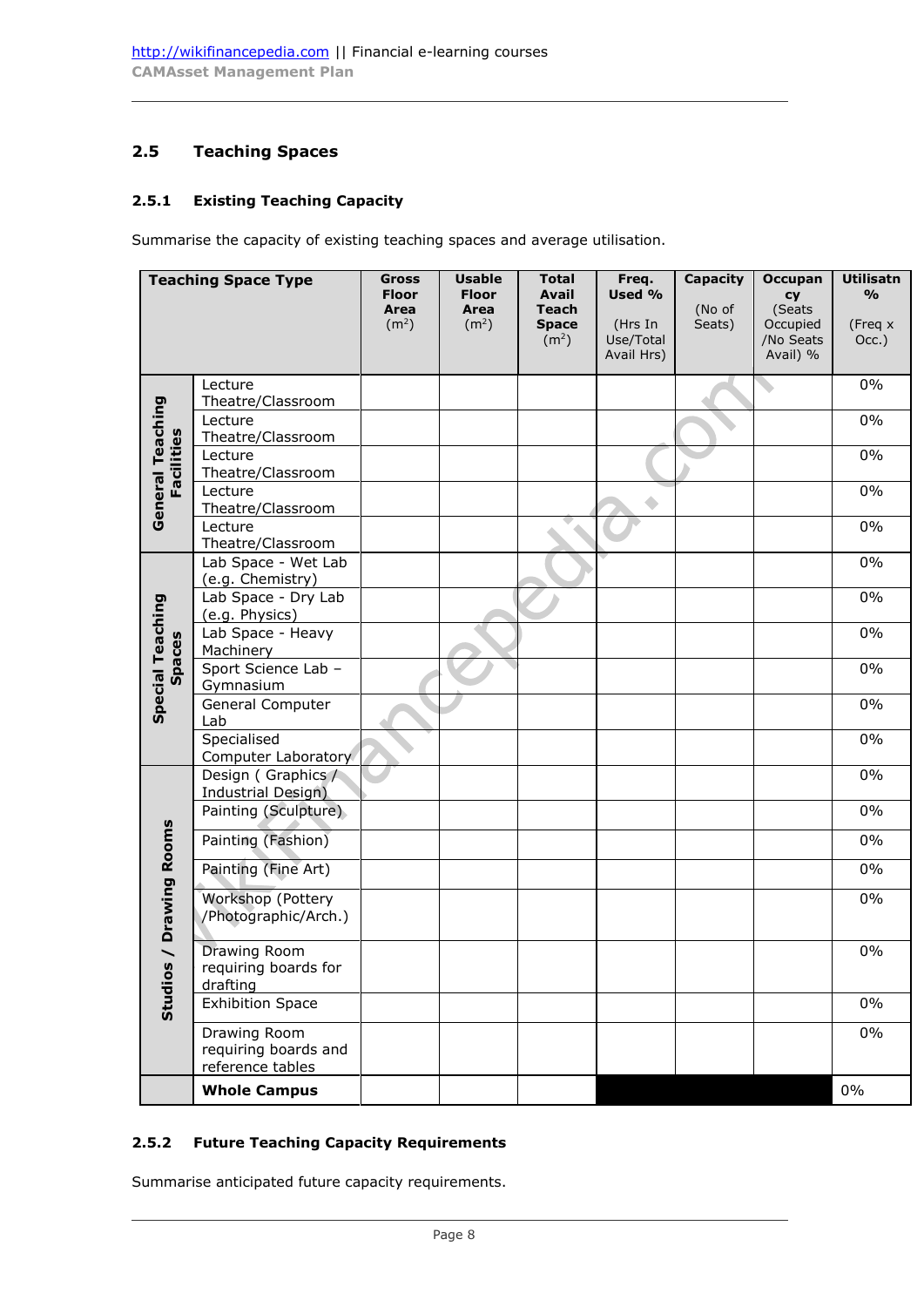| <b>Qualification Level</b>                            | 2010 | 2011 to<br>2015 | 2016 to<br>2020 | 2021 to<br>2025 |
|-------------------------------------------------------|------|-----------------|-----------------|-----------------|
| Total Gross Area $(m2)$                               |      |                 |                 |                 |
| Area of General Learning Facilities (m <sup>2</sup> ) |      |                 |                 |                 |
| Area of Laboratories $(m2)$                           |      |                 |                 |                 |
| Area of Workshops $(m2)$                              |      |                 |                 |                 |
| Area of Sport Science Laboratories (m <sup>2</sup> )  |      |                 |                 |                 |
| Area of Computer Laboratories (m <sup>2</sup> )       |      |                 |                 |                 |
| Area of Studios / Drawing Rooms $(m2)$                |      |                 |                 |                 |
|                                                       |      |                 |                 |                 |
| Total                                                 |      |                 |                 |                 |

## <span id="page-9-0"></span>**2.6 Consideration of Capacity – Supply vs Demand**

Provide a summary paragraph describing the main conclusions and results of Section 2.

### <span id="page-9-1"></span>**3 LEVELS OF SERVICE**

(Drawn from Service Justification for Capital Investment template)

The Levels of Service section defines the current and future customer to technical quality standards associated with catering for future demand, technology changes, service delivery changes and the standard of care for existing facilities. Firstly documenting and measuring the current level of service before determining the future desired level of service. Level of service shortfalls are identified, measured and monitored in this section.

### <span id="page-9-2"></span>**3.1 Overview**

Level of service (LoS) defines the type and extent of services delivered to the students, staff and other stakeholders. They describe what the governing body, 'customer' and the community want, how much it will cost to achieve, and whether it is affordable. Levels of service should be specific and measureable, and linked to the strategic objectives and outcomes.

Half page summary of the following sections.

# <span id="page-9-3"></span>**3.2 Strategic Levels of Service**

Strategic levels of service describe the overall level of provision and performance, e.g. to provide tertiary education facilities within 30 minute of 90% of the people living in the region.

#### **3.2.1 Current Strategic Levels of Service**

| <b>Strategic Objective</b> | <b>Strategic</b><br><b>Levels of Service</b> | <b>Current Target</b> | Current<br><b>Provision</b> |
|----------------------------|----------------------------------------------|-----------------------|-----------------------------|
|                            |                                              |                       |                             |
|                            |                                              |                       |                             |
|                            |                                              |                       |                             |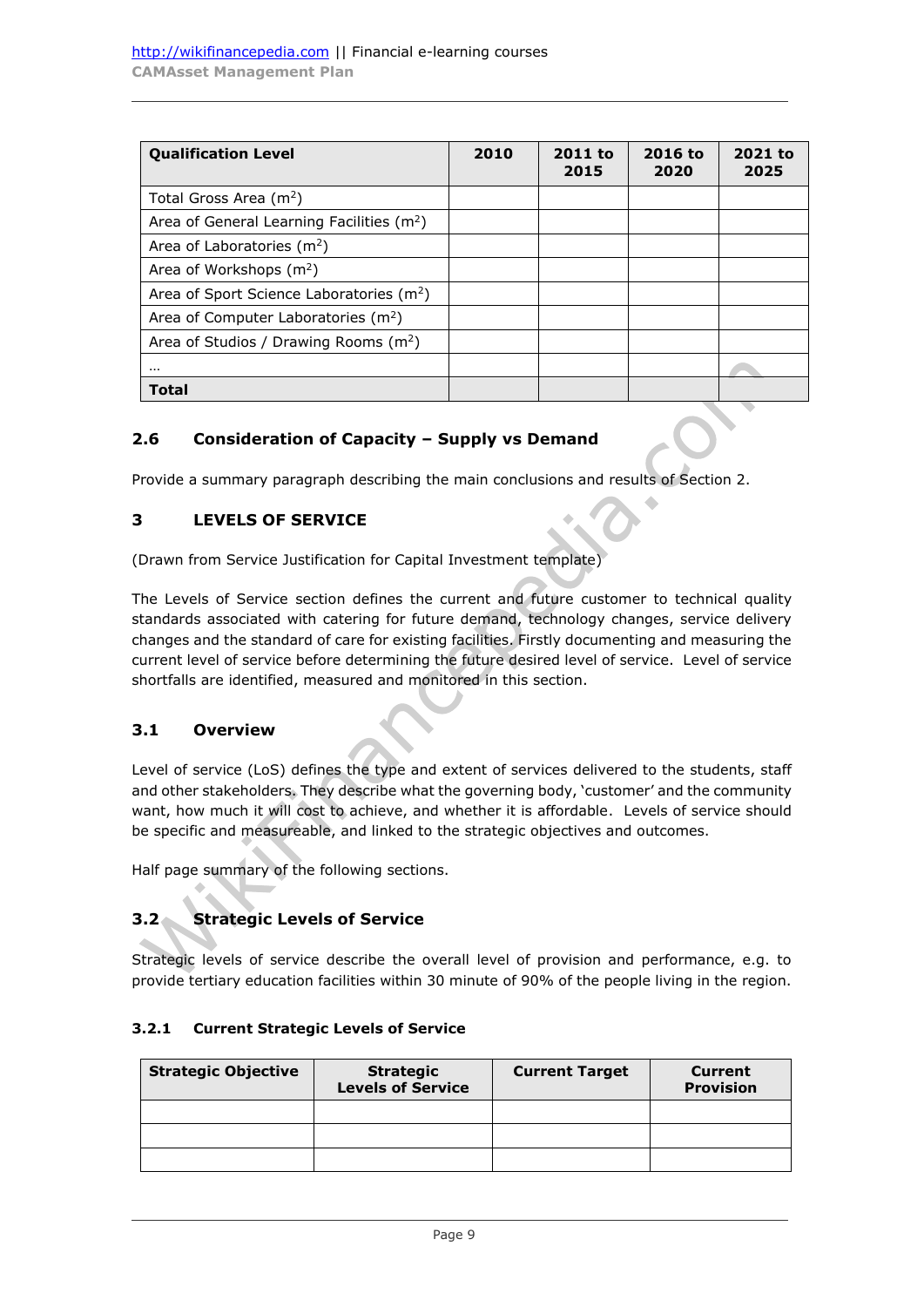| <b>Strategic Objective</b> | <b>Strategic</b><br><b>Levels of Service</b> | <b>Current Target</b> | Current<br><b>Provision</b> |
|----------------------------|----------------------------------------------|-----------------------|-----------------------------|
|                            |                                              |                       |                             |
|                            |                                              |                       |                             |

#### **3.2.2 Future Strategic Levels of Service**

| <b>Strategic Objective</b> | <b>Strategic</b><br><b>Levels of Service</b> | Target in 2015 | Target in 2020 |
|----------------------------|----------------------------------------------|----------------|----------------|
|                            |                                              |                |                |
|                            |                                              |                |                |
|                            |                                              |                |                |
|                            |                                              |                |                |
|                            |                                              |                |                |

### <span id="page-10-0"></span>**3.3 Tactical Levels of Service**

Tactical levels of service describe the specific level of provision and performance, e.g. there will be 3m<sup>2</sup> of library space per EFTS; there will be one computer laboratory workstation for every 20 EFTS; and all lecture theatres will have data projectors and integrated lecturer workstations.

# **3.3.1 Current Tactical Level of Service**

| <b>Strategic Objective</b> | <b>Tactical</b><br><b>Levels of Service</b> | <b>Current Target</b> | <b>Current</b><br><b>Provision</b> |
|----------------------------|---------------------------------------------|-----------------------|------------------------------------|
|                            |                                             |                       |                                    |
|                            |                                             |                       |                                    |
|                            |                                             |                       |                                    |
|                            |                                             |                       |                                    |
|                            |                                             |                       |                                    |

### **3.3.2 Future Tactical Levels of Service**

 $\Delta$  $\sim$ 

| <b>Strategic Objective</b> | <b>Tactical</b><br><b>Levels of Service</b> | Target in 2015 | Target in 2020 |
|----------------------------|---------------------------------------------|----------------|----------------|
|                            |                                             |                |                |
|                            |                                             |                |                |
|                            |                                             |                |                |
|                            |                                             |                |                |
|                            |                                             |                |                |

### <span id="page-10-1"></span>**3.4 Operational Levels of Service**

Operational levels of service describe the specific level of access and availability, e.g. there will be controlled access to the common learning areas between 6am and 10pm daily; there will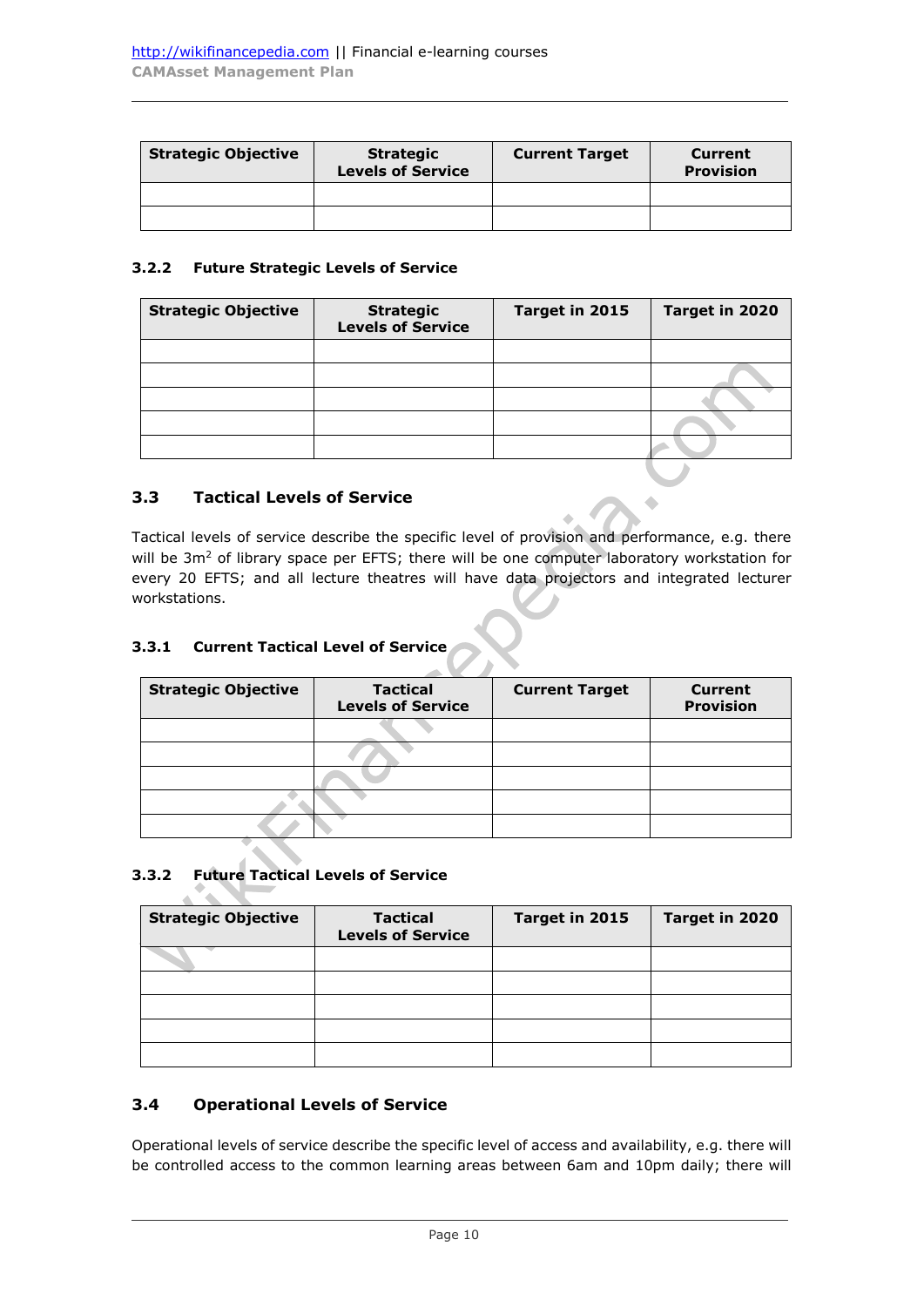be on campus access to hot and healthy food between 6am and 10pm daily; and lecture theatres will be cleaned daily.

#### **3.4.1 Current Operational Levels of Service**

| <b>Strategic Objective</b> | <b>Operational</b><br><b>Levels of Service</b> | <b>Current Target</b> | <b>Current</b><br><b>Provision</b> |
|----------------------------|------------------------------------------------|-----------------------|------------------------------------|
|                            |                                                |                       |                                    |
|                            |                                                |                       |                                    |
|                            |                                                |                       |                                    |
|                            |                                                |                       |                                    |
|                            |                                                |                       |                                    |

#### **3.4.2 Future Operational Levels of Service**

| <b>Strategic Objective</b> | <b>Operational</b><br><b>Levels of Service</b> | Target in 2015 | Target in 2020 |
|----------------------------|------------------------------------------------|----------------|----------------|
|                            |                                                |                |                |
|                            |                                                |                |                |
|                            |                                                |                |                |
|                            |                                                |                |                |
|                            |                                                |                |                |

# <span id="page-11-0"></span>**3.5 External Level of Service Requirements**

 $\mathcal{A}$ 

There will also be level of service requirements influenced by external organisations and legislation, e.g. stakeholder consultation, local council town planning, Fire Service, Health & Safety, and the Building Act, e.g. number of carparks, consents for boiler emissions, asbestos removal, and seismic compliance.

| Source of External<br>Requirement | <b>External</b><br><b>Level of Service</b> | <b>Current</b><br><b>Level of Service</b> | <b>Estimated 2015</b><br><b>Level of Service</b> |
|-----------------------------------|--------------------------------------------|-------------------------------------------|--------------------------------------------------|
|                                   |                                            |                                           |                                                  |
|                                   |                                            |                                           |                                                  |
|                                   |                                            |                                           |                                                  |
|                                   |                                            |                                           |                                                  |
|                                   |                                            |                                           |                                                  |

# <span id="page-11-1"></span>**4 ASSET DESCRIPTION – KNOWING WHAT WE HAVE**

The Asset Description section is a direct output from the asset register and survey process that captures asset condition and performance. This section should also identify the utilisation of buildings and describe the current configuration of spaces including functionality considering modern learning spaces. The section describes the assets in their physical and financial form including gross replacement costs, historic values, depreciated replacement costs and fair values.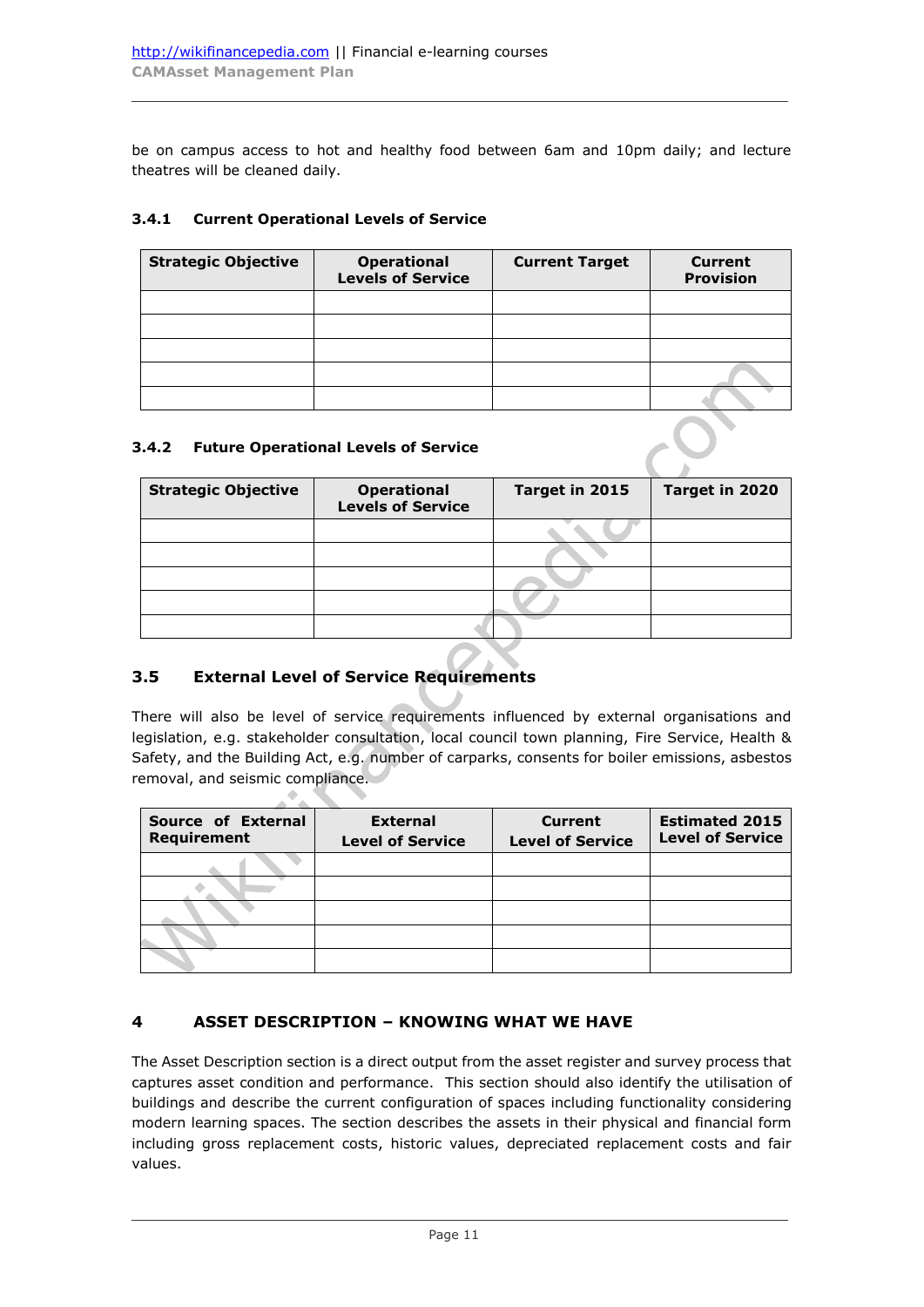## <span id="page-12-0"></span>**4.1 Overview**

Half page summary of the following sections.

### <span id="page-12-1"></span>**4.2 Asset Values**

Summarise the following values for each asset type:

- Cost / Valuation
- Capitalised Leased Value
- Replacement cost (reinstatement value)
- Market value (registered value) if applicable
- Depreciated Replacement Cost
- Original purchase cost

Also report the expected useful lives and remaining lives as calculated from other sections of the AMP.

#### <span id="page-12-2"></span>**4.3 Building Description**

Provide a high level summary of all building assets, including:

- Location
- Construction type and configuration
- Primary purpose
- Ownership
- Replacement cost

Include a summary table, images and geospatial information as appropriate.

# <span id="page-12-3"></span>**4.4 Building Risk Profile**

Summarise the current level of risk associated with buildings and associated site infrastructure. The approach should be consistent with AS/NZS4260 and provide an overview of building risk profile and the associated controls and treatments.

Identify the extent of any planned activities to assess and manage the risk and the associated capital expenditure.

### <span id="page-12-4"></span>**4.5 Building Functionality**

There are a number of factors that can affect the functionality of a building space or the building as whole. These need to be reported separately to structural integrity as they drive different investment scenarios and can be funded from different sources. Assessing functionality will identify the remaining life of certain components and be linked with levels of service statements.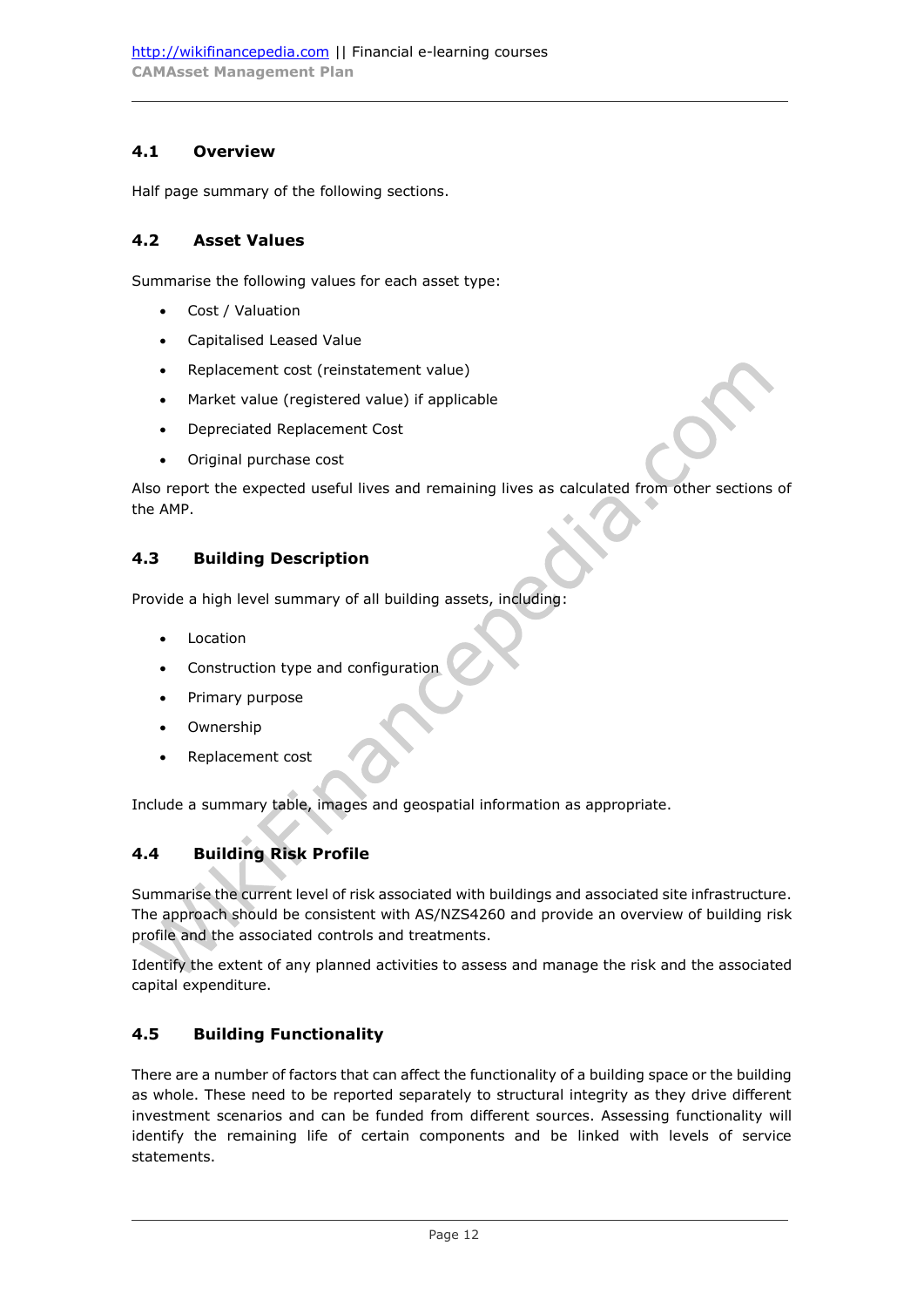Consider the following functionality issues based on the occupants or users of the building space:

- Changes in teaching practice
- Changes in required space co-locations
- Changes in educational service configuration (including regional changes)
- Electrical and mechanical plant becoming obsolete or inefficient considering the types of services being delivered, e.g. conditioned air quality or electrical switching.
- Electrical and mechanical plant and other specialist equipment such as laboratory equipment becoming unreliable due to their age.
- Internal wall layouts unsuitable for current learning services
- Floor space unsuitable for current learning services
- Statutory non-compliance such as seismic codes or warrant of fitness
- Changes in organisation's policies, e.g. a requirement for existing building spaces to be energy efficient.

Also provide a summary of the planned intentions for each building or site.

### <span id="page-13-0"></span>**4.6 Building Availability and Utilisation**

- An overview statement of the availability of each asset and how each asset type is utilised drawing on the information in section [2.5.1.](#page-8-1)
- Clearly state which assets are over or under utilised and present opportunity for rationalisation considering other functional requirements.
- A separate section for where specific measures have been made to provide evidence for current utilisation rates.

# <span id="page-13-1"></span>**4.7 Building Condition**

Condition is the structural integrity of a component where it can be assessed either visually or by testing. Note: condition grades are used to determine the remaining life of components.

- For building assets report the replacement cost of each condition grade 1 (very good) to 5 (very poor) for Exterior, Interior and Services assets. Provide a summary for each campus or major site.
- For infrastructure type assets report the replacement cost of each condition grade  $1$ (very good) to 5 (very poor) for each major asset type, e.g. water, heating, electrical.
- Report the replacement cost of components that require other types of assessments to determine their remaining lives, e.g. mechanical and electrical plant, computer equipment and specialist items such as workshop and laboratory equipment if applicable.
- Make an overview statement about the condition of the current asset base.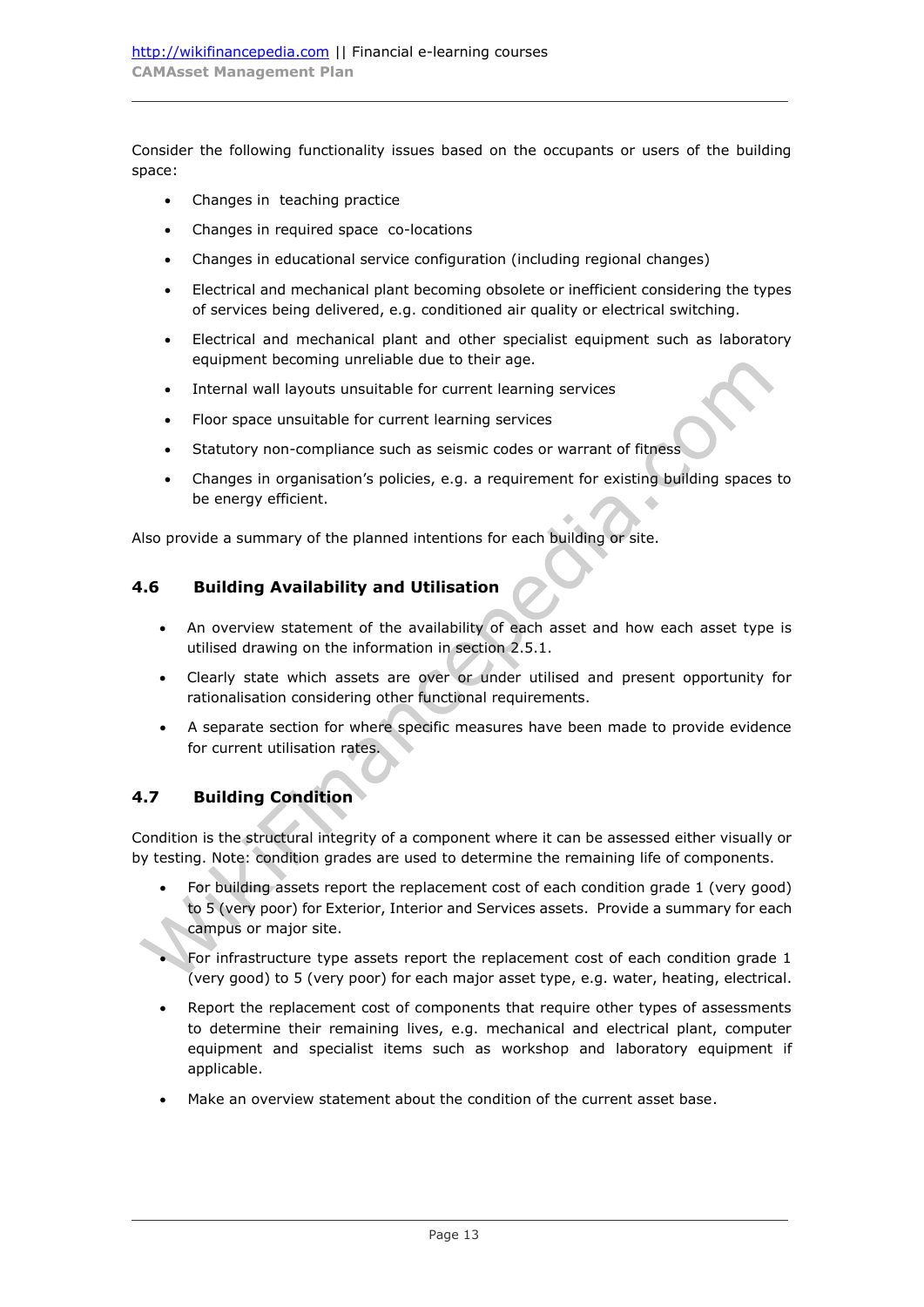## <span id="page-14-0"></span>**4.8 Environmental Performance**

Although specific to an organisation's policies, consider reporting the asset and financial consequences of:

- Energy efficiency
- Carbon credits opportunities
- Green building ratings

#### <span id="page-14-1"></span>**5 CHALLENGES AND INVESTMENTS**

The Challenges and Investments section is where the current and future shortfalls are summarised considering the demand projections and level of service requirements. It is also where the impact of currently funded projects and the planned response to the remaining shortfalls are identified.

#### <span id="page-14-2"></span>**5.1 Overview**

Half page summary of challenges or shortfalls and the major priority capital expenditure projects scoped.

۵

### <span id="page-14-3"></span>**5.2 Shortfalls – Educational Service Needs**

#### **5.2.1 Current Shortfalls**

A clear description of the current challenges or shortfalls determined from a gap analysis between what is needed and what is currently provided from both a service and asset perspective. There should be clear links to the identified demand and level of services as described in Sections [2](#page-4-4) and [3](#page-9-1) respectively.

Evaluate the following gap analysis:

- A clear statement of the need refer levels of service and demand management sections<sup>®</sup>
- Evidence of what is currently being provided reference to Section [4.](#page-11-1)
- State the gap between what is needed and what is currently being provided  $-$  this is the shortfall.
- Also identify standards that are currently being met.

#### **5.2.2 Likely Future Shortfalls**

Based on current information, evaluate the likely future shortfalls from both a service and asset perspective, e.g. shortage of floor space to meet future demand, changing learning delivery models, changes in technology, etc.

Where possible, link back to statements that identify the 'current needs'. Many future shortfalls will be associated with current statement and moving targets or standards.

Investigate the following: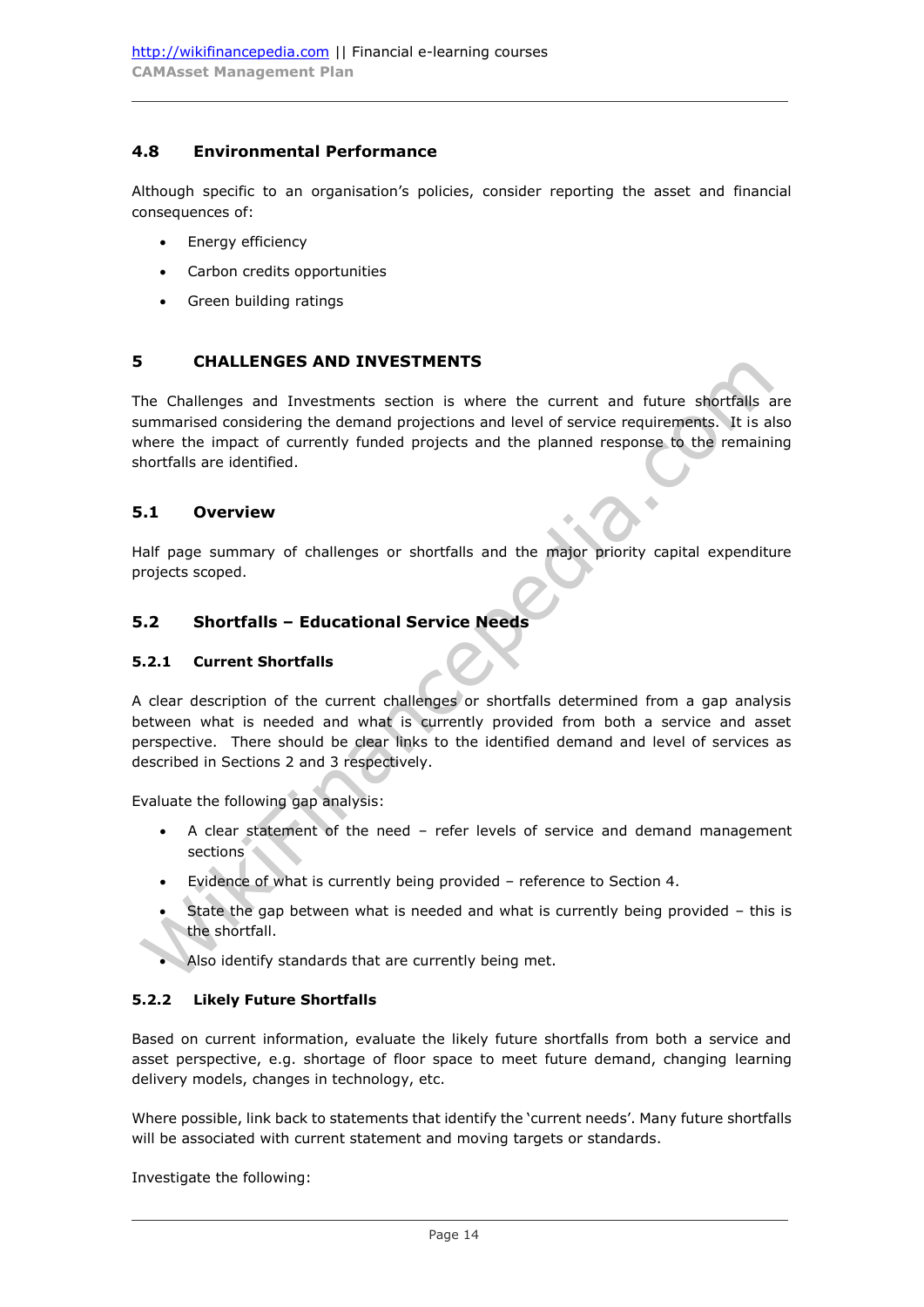- A clear statement of the need including the time frames refer previous section.
- Provide information supporting why there could be a future shortfall.
- Describe the gap between what could be needed and what there will be available at the time of the need – this is the future shortfall.
- Also identify standards that are currently being met through known capital projects.

## <span id="page-15-0"></span>**5.3 Currently Funded Projects**

List current budgeted projects of capital expenditure, e.g. baseline renewals, strategic acquisitions, upgrade projects, special interest projects, etc. Identify the intended outcomes from the projects including the following (this could be included within an Appendix):

- Project name
- List of associated projects
- Project budget, expenditure to date, funding sources, and likely total cost compared to the budget.
- Identification of which projects are subject to a Gateway Review (see [www.ssc.govt.nz](http://www.ssc.govt.nz/) for details).

It is likely that the current projects will be working towards addressing current and future shortfalls. These need to be recognised in a tabulated form.

It is assumed that current funded projects are insufficient to address the known shortfalls that have now been identified through the analysis of service needs scoped projects and capital intentions will work towards addressing these shortfalls.

### <span id="page-15-1"></span>**5.4 Responses to Significant Known Challenges**

Provide a prioritised list of possible projects in responses to significant known challenges. Consider the risks and implications of projects not proceeding.

### **5.4.1 5 Year Challenges and Capital Intentions**

A list of the challenges or shortfalls that need to be addressed within the next 5 years considering the impact of current funded projects. Associated scoped projects or capital intentions to address the challenges or shortfalls stating:

- Project name, associated project, and associated services
	- Budget, funding sources, status and timing
	- Shortfalls being addressed including drivers for expenditure
	- Risks of not proceeding
	- Restraints such as funding approvals and consenting issues

### **5.4.2 6 to 20 Year Challenges**

A list of the challenges or shortfalls that need to be addressed within 6 to 20 years considering the impact of current funded projects. List the projects that will address the challenges as for the 5-year challenges stating the confidence in the information supporting the project. These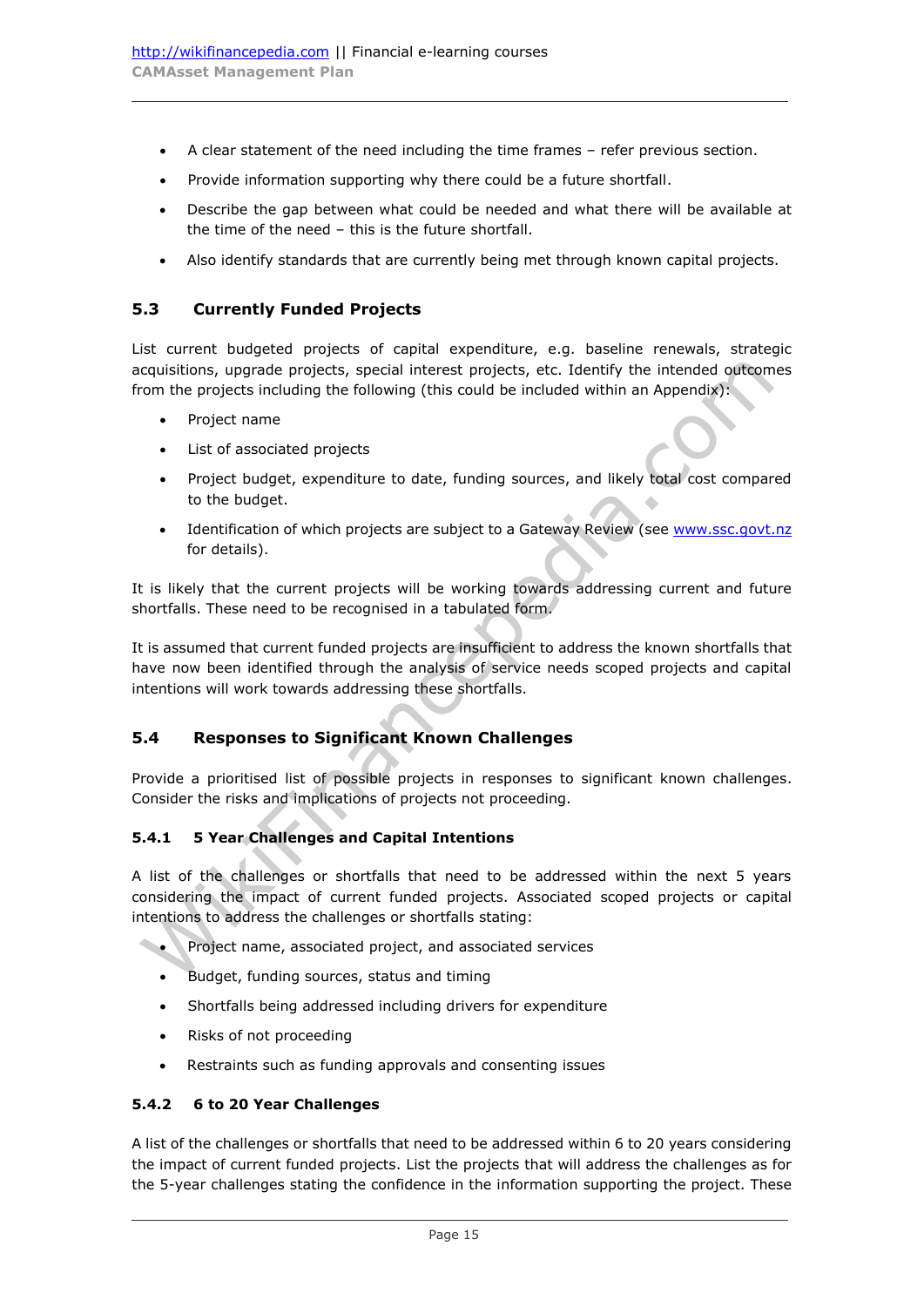projects are more likely to be a list of possible projects that may or may not proceed depending on circumstances closer to the time.

## <span id="page-16-0"></span>**6 OPTIMISED DECISION MAKING**

The Optimised Decision Making section is where the range of possible projects is identified and considered through prioritisation and optimisation. It is where maintenance and capital are optimised through applying various policies, i.e. applying maintenance regimes that increase annual operating costs but minimise risks, and delaying refurbishment or replacement in order to reduce the whole of life costs.

### <span id="page-16-1"></span>**6.1 Optimised Decision Making Framework**

Describe the framework used to evaluate and prioritise investment decisions, including the associated factors, weightings, decision thresholds, and the approval process. Consider linkages with strategic outcomes and objectives, stakeholder engagement, and network provision.

## <span id="page-16-2"></span>**6.2 Significant Projects**

Provide a list of the significant strategic projects. Include an overview of the highest value projects that are addressing the most significant risks to the organisation.

- Options analysis based on the NAMS Property approach.
- Evidence of stakeholder consultation within the decision-making process.
- Record of the drivers and whole of life funding requirements for each capital project

# <span id="page-16-3"></span>**6.3 Likelihood of Events Happening**

For the significant projects, describe the potential adverse affects if the projects were deferred. List the events in order of reducing risk.

Describe the likelihood of the events occurring based on supporting evidence where available. State where judgements and assumptions have been made and reference them so that they can be further investigated as part of the improvement process.

# <span id="page-16-4"></span>**6.4 What Controls Can Be Put Into Place**

Considering that significant projects can take years to implement, certain controls may need to be put into place as an interim measure. List controls or mitigation strategies.

### <span id="page-16-5"></span>**6.5 Prioritisation and Decision Making Process**

Describe the organisation's prioritisation process and how the organisation uses this information to make decisions on which projects should proceed, which will be deferred, and which will be re-evaluated.

The list assumes that the organisation works within a 10 to 20 year planning period.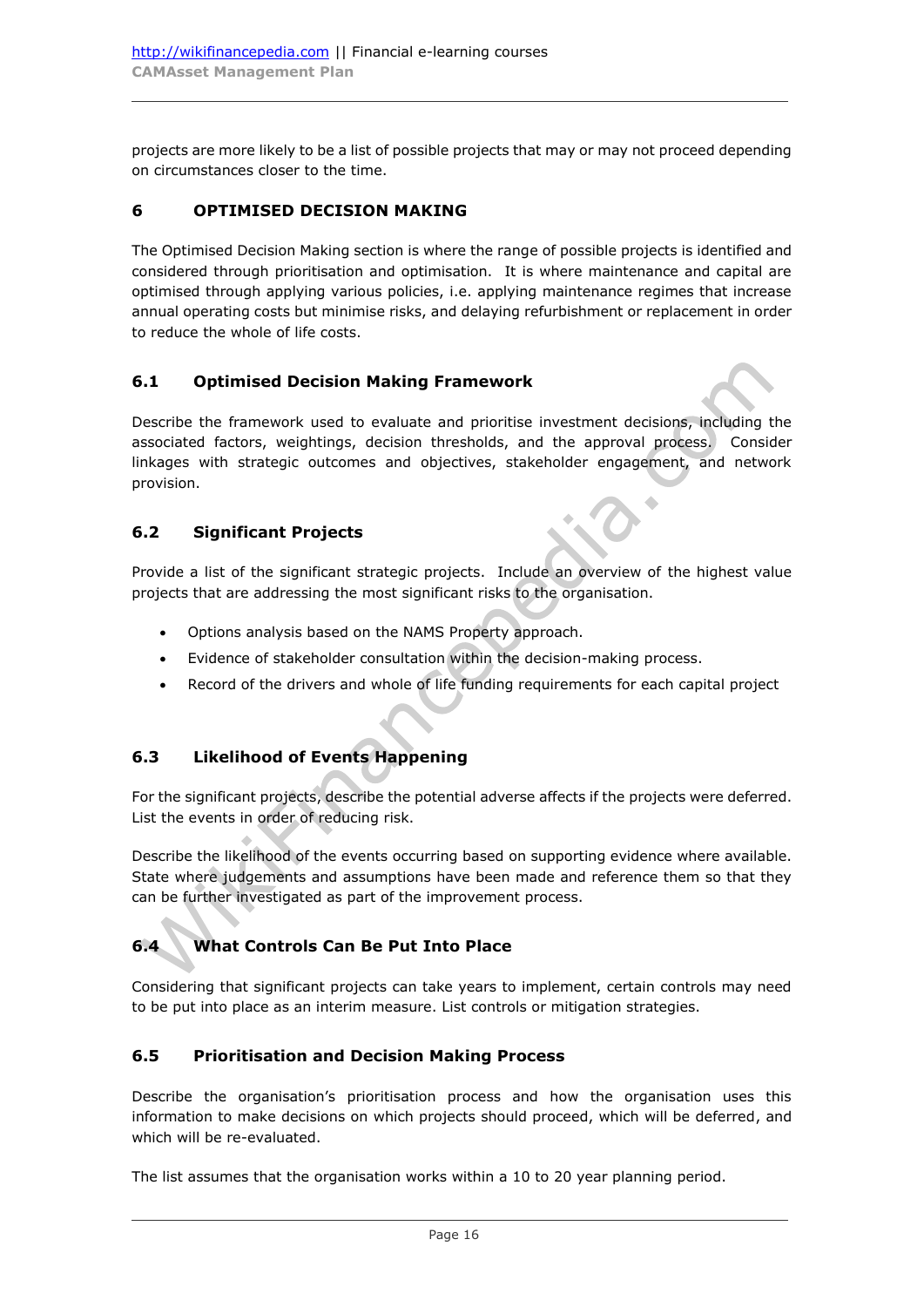# <span id="page-17-0"></span>**7 FINANCIAL FORECASTS**

(drawn from completed Capital Intentions Spreadsheet)

Where the ODM section lists the range of possible projects the Financial Forecasts section identifies the selected projects based on risk, levels of service, and funding. The section shows how the 'preliminary strategic choices' have been considered and why the final list of recommendations have been selected. It considers income and funding sources where possible and projects future values and associated depreciation, i.e. layers the expenditure aligned with the budgets.

## <span id="page-17-1"></span>**7.1 Overview**

Provide a summary of the capital and operational expenditure compared to available funding showing surpluses and deficits based on the organisation's financial policies. The table needs to show the differences (if any) between the current level of expenditure and future proposed level of expenditure including a statement of affordability and other issues such as workforce shortages.

This section should consider all aspects of the assets' lifecycle, including acquisitions or creation, maintenance, operations, renewal, replacement, and disposal.

#### <span id="page-17-2"></span>**7.2 Long Term Capital Forecasts**

#### **7.2.1 Baseline Capex**

Identify the capital projects that are categorised as baseline capex. These are typically those projects that can be funded by normally available funding sources. Identify the projects by:

- Asset types
- Expenditure drivers such as replacements, upgrades and acquisitions.

Project the expenditure over the planning period such as 20 years. These projections will be more accurate than the Strategic capex due to the baseline expenditure being largely associated with maintaining the quality of the current asset base.

#### **7.2.2 Strategic Capex**

Summarise the expenditure required for specific capital intentions based on the list of 'capital intentions' listed in Section [2.5.1](#page-8-1) including:

- Project name
- Intended funding sources
- Drivers and cost allocations
- Status including which projects are being implemented or in the approval process
- Comparisons with population and or revenue streams or other relevant denominators
- Asset types associated with expenditure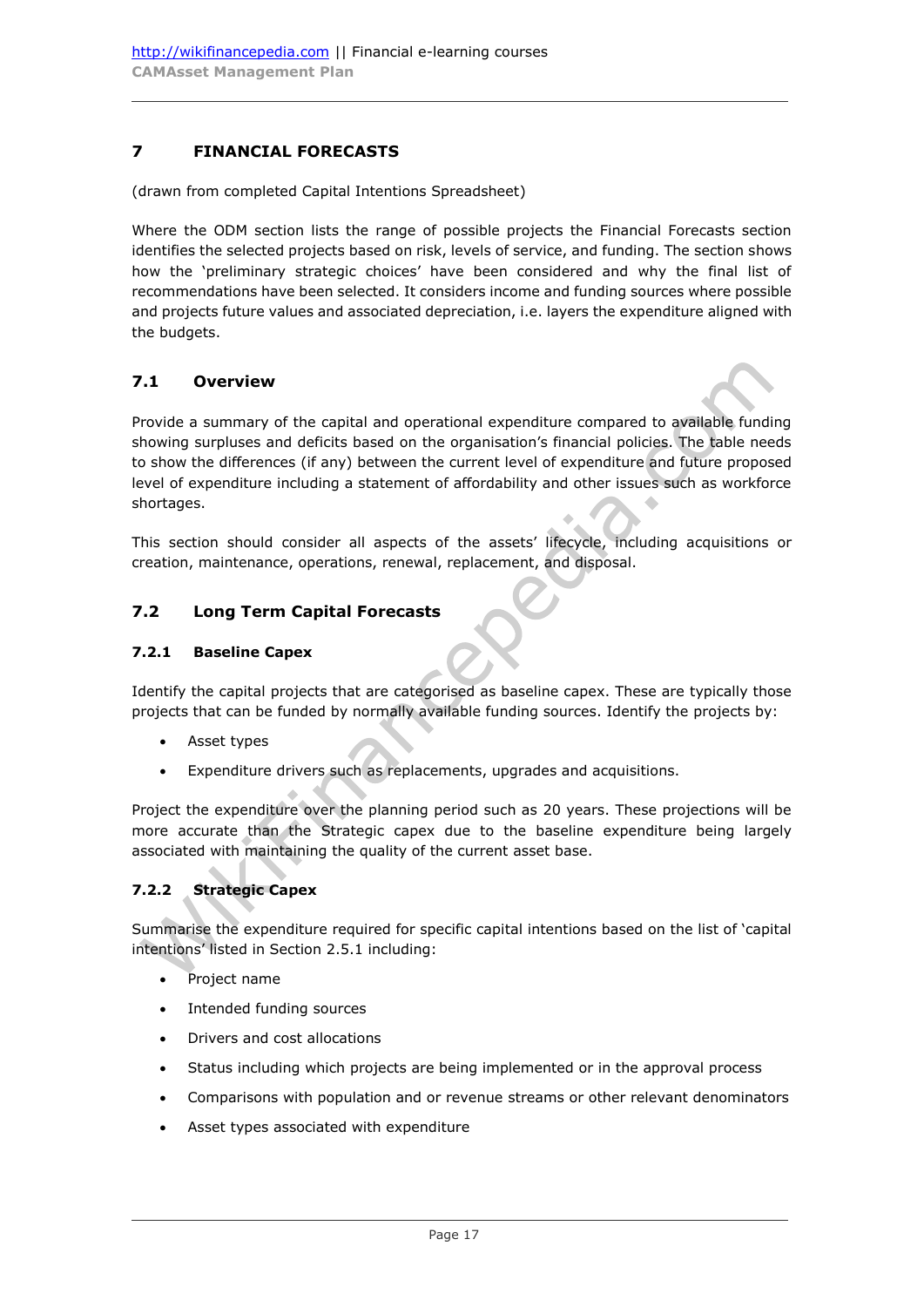Also include a statement of which 'shortfall(s)' the strategic capex is addressing, i.e. outcomes being achieved and risks being minimised. Each project must address current or future shortfalls otherwise, the project may be unnecessary.

### **7.2.3 Special Interest Areas**

Present a summary of capital expenditure associated with any 'special interest areas' (see capital the intentions spreadsheet for details of these). This expenditure should also be included within baseline and strategic capex,

# <span id="page-18-0"></span>**7.3 Consequential Expenditure**

Capital expenditure often has downstream requirements associated with asset maintenance through to additional workforce and eventual renewals. The 'consequential expenditure' associated with capital intentions (typically strategic capex) needs to be identified so that the overall financial consequences can be determined.

The following budgets should report the difference between current and future baseline capital expenditure associated with capital intentions:

- Operating costs associated with a new asset and consequential service configuration
- Reactive Maintenance
- Planned Maintenance
- Interest and capital charge
- Depreciation
- Future renewals and replacements

# <span id="page-18-1"></span>**7.4 Affordability**

Evaluate whether the investment project is affordable considering all expenditure types including initial capital expenditure, cost of capital, and consequential expenditure compared to secure revenue sources. The analysis needs to consider the time cost of money including inflationary adjustments.

An overall statement of affordability is needed, e.g. achieving the organisation's strategic objectives through addressing current and future shortfalls through effective capital expenditure is affordable if…

# <span id="page-18-2"></span>**7.5 Forecast Valuations**

Assuming that the capital intentions are implemented, determine the future asset values considering opening book values, capital expenditure and depreciation. Report by asset type.

## <span id="page-18-3"></span>**7.6 Outcomes**

Clearly state the outcomes expected from the planned capital expenditure over the coming, 5, 10 and 20 years. Start with the outcomes experienced with the capital expenditure over the previous 3 to 5 years.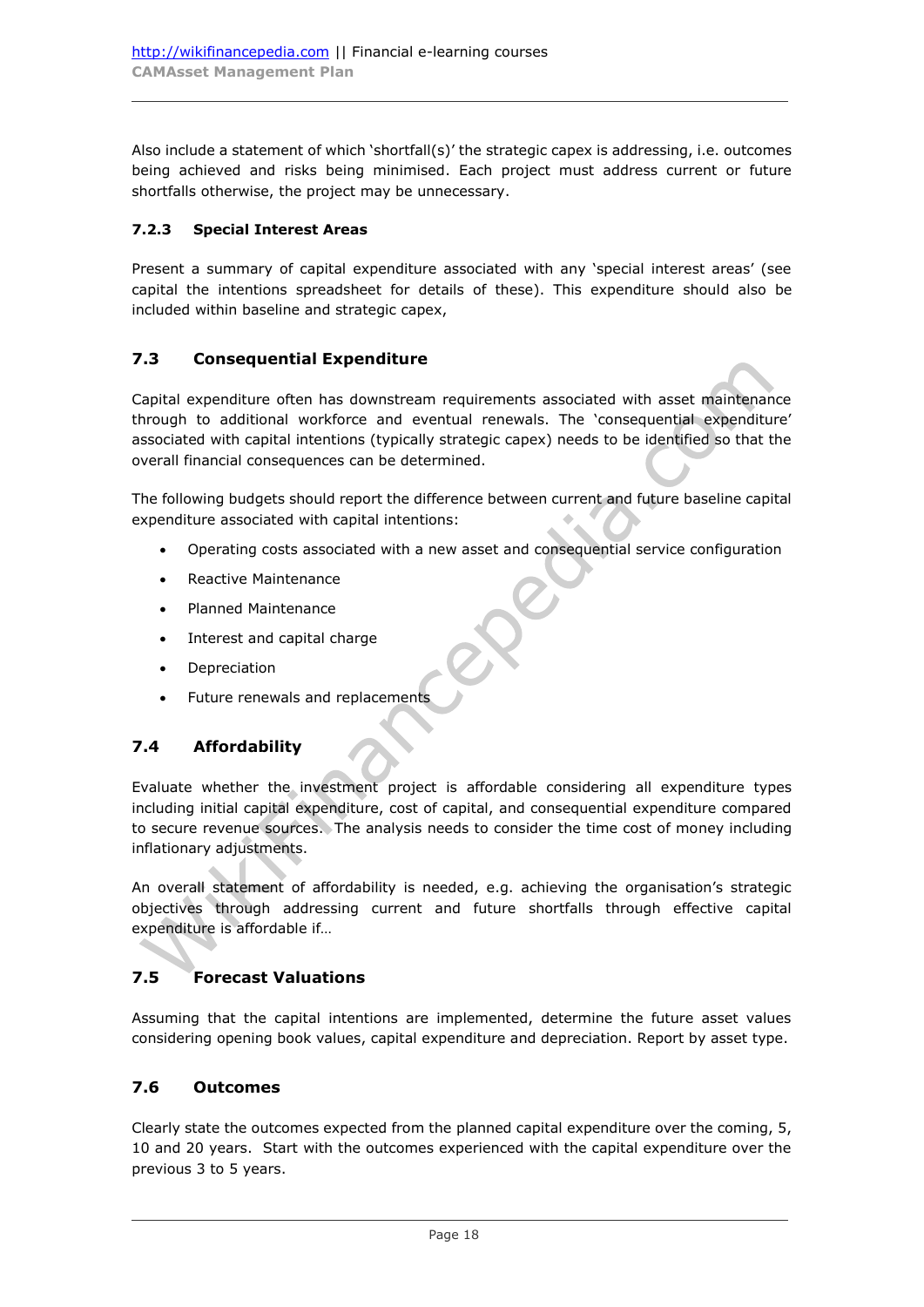# <span id="page-19-0"></span>**8 KEY ASSUMPTIONS AND POLICIES**

The Key Assumptions and Policies section identifies the assumptions made throughout the planning process and states the policies applied including maintenance and renewal policies. It also discusses the confidence of the information.

- Identify the assumptions made throughout the planning process and state the policies applied including maintenance and renewal policies.
- Identify the level of confidence in the assumption and the asset data used in the plan. Identify the key areas of improvement necessary to address the quality of the plan.

### <span id="page-19-1"></span>**9 IMPROVEMENT PLAN**

The Improvement Plan section this is one of the more important parts of the AMP. It identifies the planned improvements to the asset management system(s), including the associated responsibilities, resources, and milestones. In a Summary level AMP this section will summarise the key improvement activities from each of the component AMPS, i.e. Faculty AMPs and Supporting AMPs.

### <span id="page-19-2"></span>**9.1 Implementing the Process**

State how the asset management planning process will be implemented in a way that will become a business as usual activity. Identify and address impediments that need to be overcome. Consider the different aspects evaluated in the GAP analysis undertaken in the organisation and by TEC.

### <span id="page-19-3"></span>**9.2 Improvement Programme**

Use the following matrix to summarise the current level of CAM capability (see self-assessment tool available on the TEC's website), and identify the planned target level of performance.

List the specific tasks (milestones and responsibilities) that are planned to achieve the target levels. Categorise improvement tasks in the following way:

- People and resources
- Processes and practices
- Computer systems
- Asset data and resulting information

### <span id="page-19-4"></span>**9.3 Monitoring Performance**

Describe the measurement and reporting processes that will be used to monitor the implementation and completion of improvement tasks.